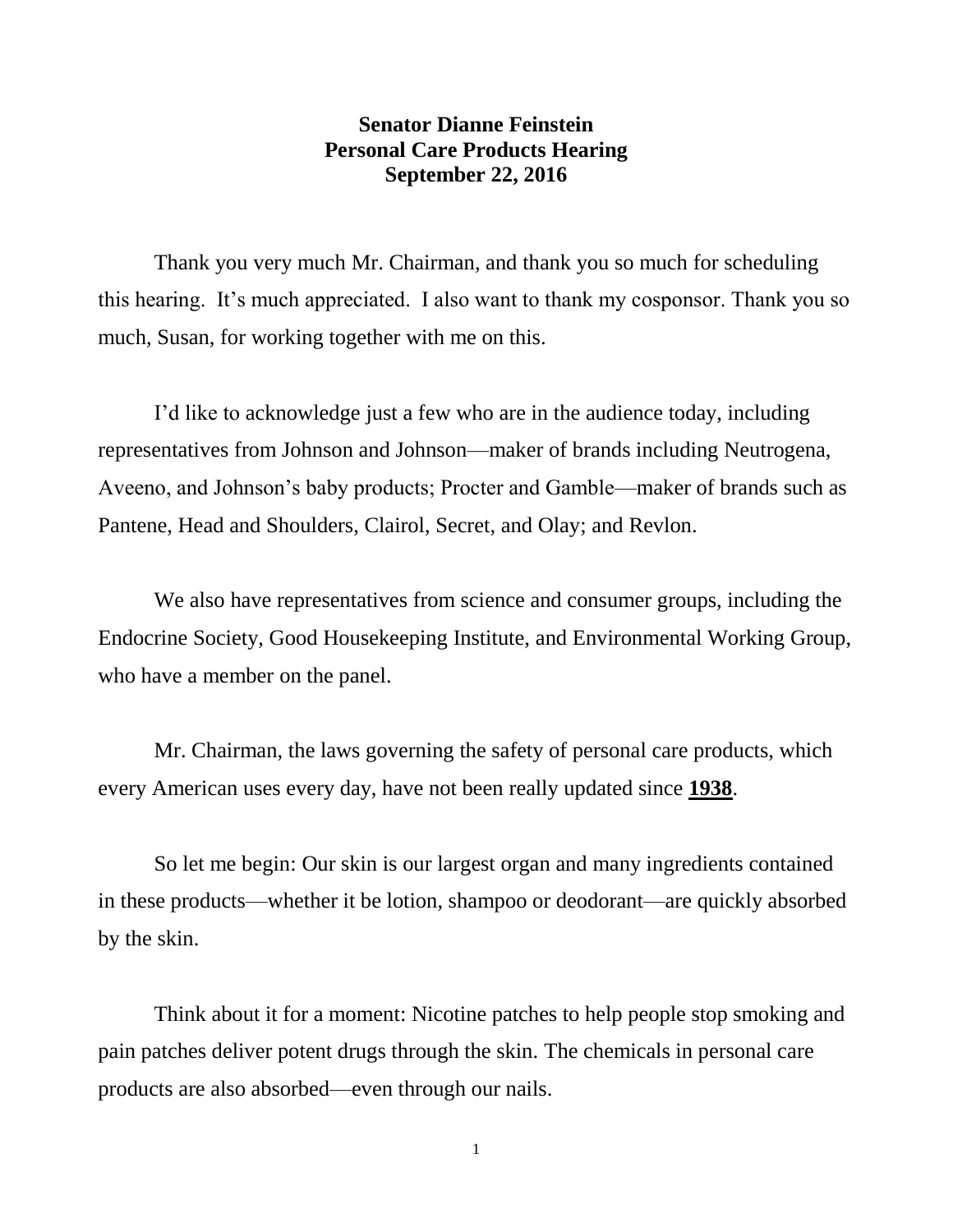There is increasing evidence that certain ingredients in personal care products are linked to a range of health concerns, ranging from reproductive issues, such as fertility problems and miscarriage, to cancer.

I'd like to touch on just a couple examples:

It was formaldehyde that brought me to this issue and watching Brazilian blowouts being administered in cramped quarters in beauty salons. Formaldehyde can cause shortness of breath, headaches and dizziness in the short-term. And in the longterm it's been linked to cancer.

Also, Gel-nail polishes. They last longer, often contain a number of concerning chemicals, including what's been called the "toxic trio".

Manicurists who apply these polishes are at increased risk. They work long hours and breathe fumes all day. In some salons, there can be very poor ventilation. This can lead to health issues like respiratory difficulties and even fertility problems.

To remove this long-lasting polish, nails must be soaked in acetone—another chemical considered to be potentially hazardous by the Occupational Safety and Health Administration.

Because of outdated safety rules, the FDA has prohibited or restricted only 11 substances, including mercury and chloroform, from use in personal care products.

In contrast, the European Union has had an ingredient review process for personal care products in place for decades. The EU has banned more than 1,300

2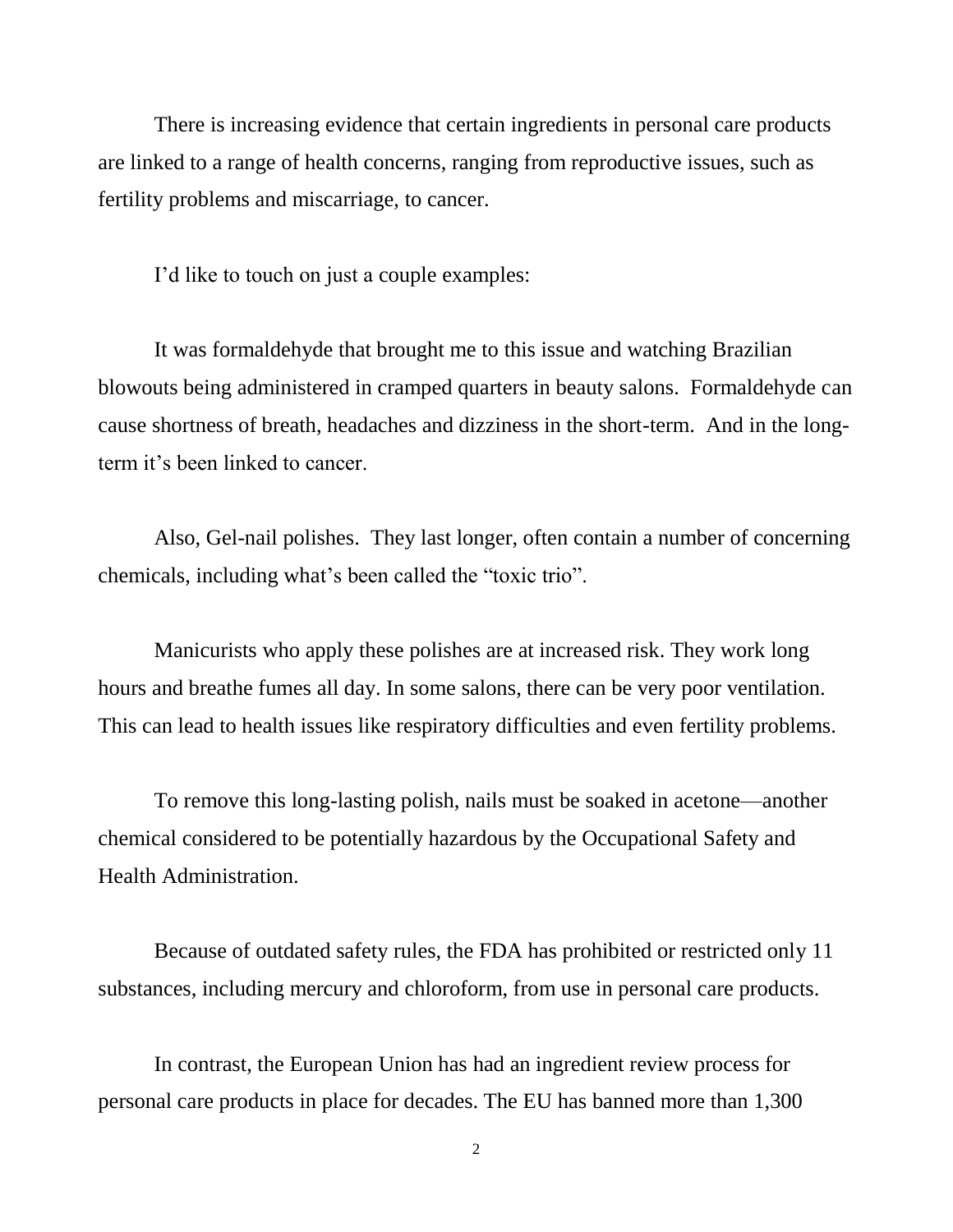chemicals from personal care products and restricted an additional 256. In addition, additives and colors may only be used if they are preapproved.

More than eight years ago now, I started working on legislation to update the safety rules for personal care products.

And about three years ago we found there was increased concern and a willingness among stakeholders to come together.

I spoke with a man by the name of Leonard Lauder, the chairman of the Estee Lauder companies and a long-time friend. I asked him, "What do you think of this?" And he said, "I think it might be a very good idea".

So in the process of developing this legislation we consulted:

- companies, large and small,
- doctors,
- consumer advocates.
- patient advocates,
- scientists, and
- the Food and Drug Administration.

It took countless hours of calls and meetings from my staff, but Senator Collins and I were able to put together then the first bill introduced on this subject to have bipartisan support, as well as support from a wide-ranging coalition of companies and consumer and health organizations.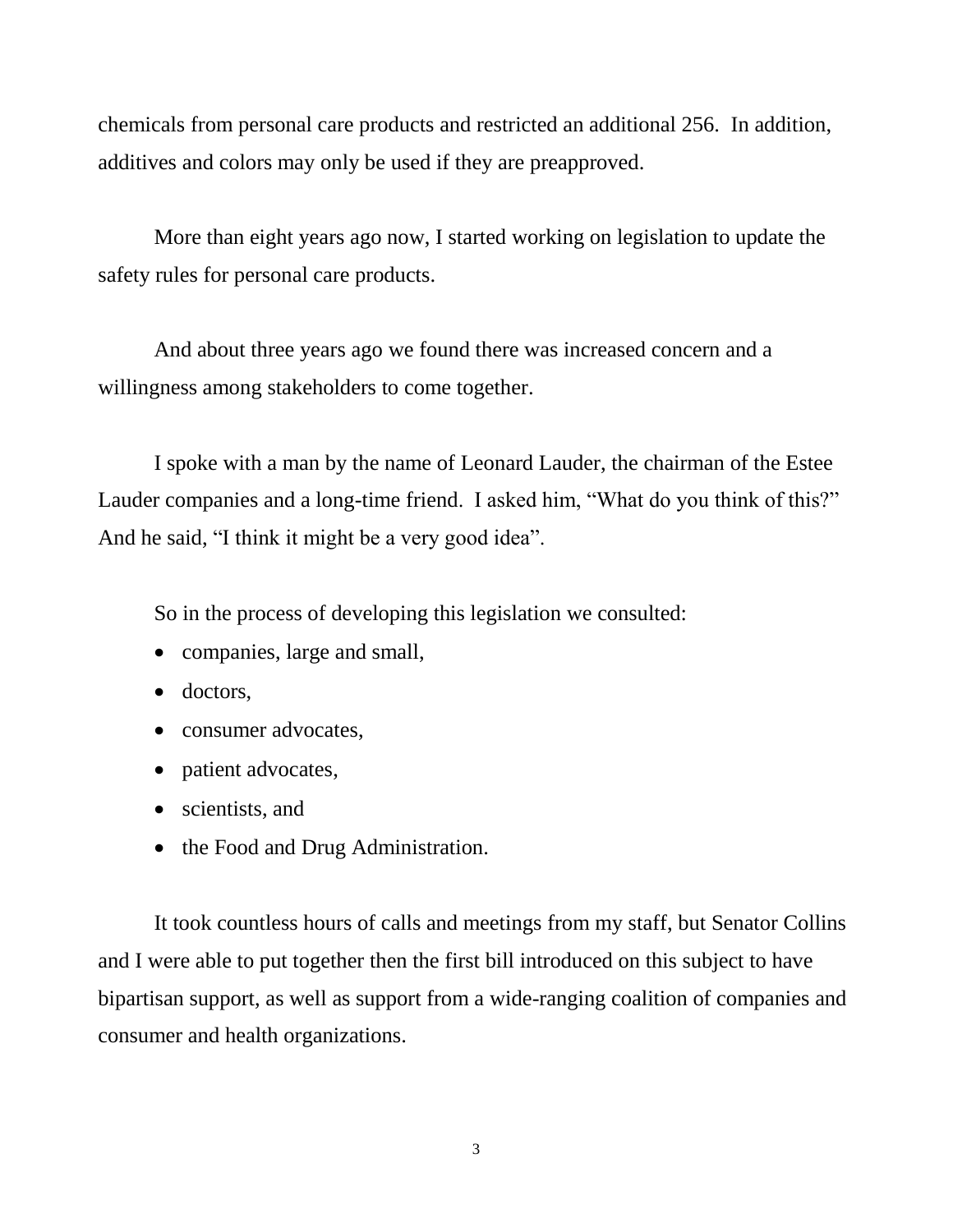Let me name just a few:

- L'Oreal, which makes *Garnier, Mabelline, Lancome, Redken, Keihl's, Essie, and the Body Shop* products
- Unilever, with brands such as *Dove, Suave, and Vaseline*
- California Baby, a popular natural children's brand
- March of Dimes
- Society for Women's Health Research
- American Cancer Society

Those are just some of the 17 companies, representing over 160 brands, and 24 organizations that have come together to form exactly the type of broad coalition needed to get a bill done.

Now let me say for a moment what the bill does. The *Personal Care Products Safety Act* would give FDA the authority to review five ingredients in personal care products each year to determine if they're safe. FDA may review additional ingredients if needed.

The bill lists the first five chemicals to be reviewed. And they were chosen based on extensive consultation with companies, health advocates and scientists. There's agreement from all sides that these ingredients should be independently reviewed.

After the first five ingredients, FDA would choose chemicals to review based on feedback from scientists, health advocates and companies.

Lead acetate, which is used as a color additive in hair dyes is one of the five.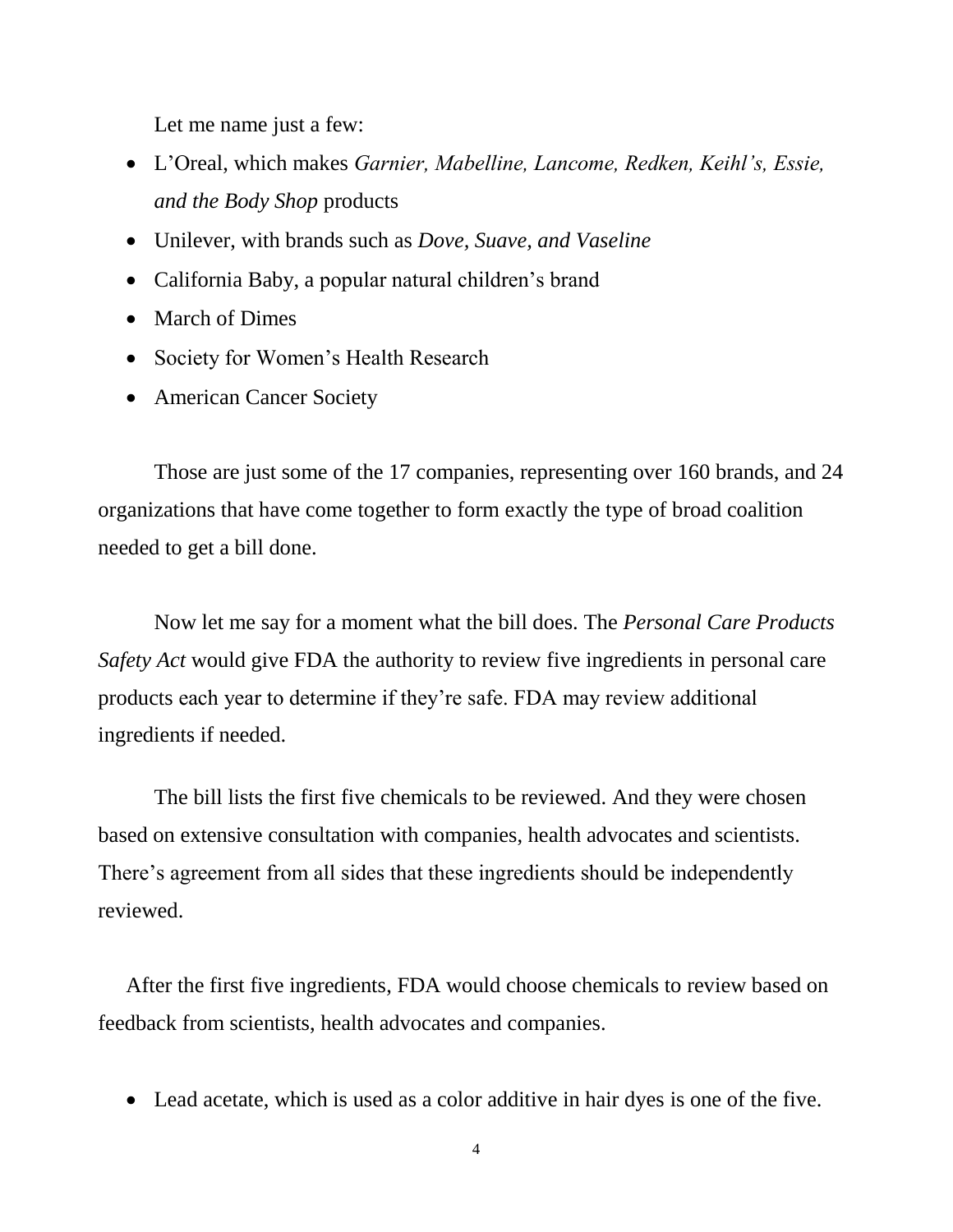• Methylene glycol or formaldehyde, used in Brazilian blowouts, is one of the five.

The next three chemicals to be reviewed are endocrine disruptors. Overexposure to these chemicals is linked to a range of health problems, including impacts on the immune system, healthy pregnancies, fertility, and even some cancers.

They are used as preservatives in a wide range of products including shampoo, conditioner, lotion, bubble bath, and deodorant. They are:

- Diazolidinyl urea
- Propyl paraben
- Quaternium-15

The ingredient review process would provide a uniform safety standard for ingredients used by the industry and give consumers the confidence that the products they and their families use are safe.

One point I want to stress: independent review of ingredients isn't just something health and consumer organizations want. It's also something we've learned companies want.

With minimal regulation, companies are left to make their own decisions about potentially harmful ingredients. Do they use the ingredient or not? Do they use just a very small amount of the ingredient? Having an independent arbiter answer these questions is good for the industry.

The bill would also:

5